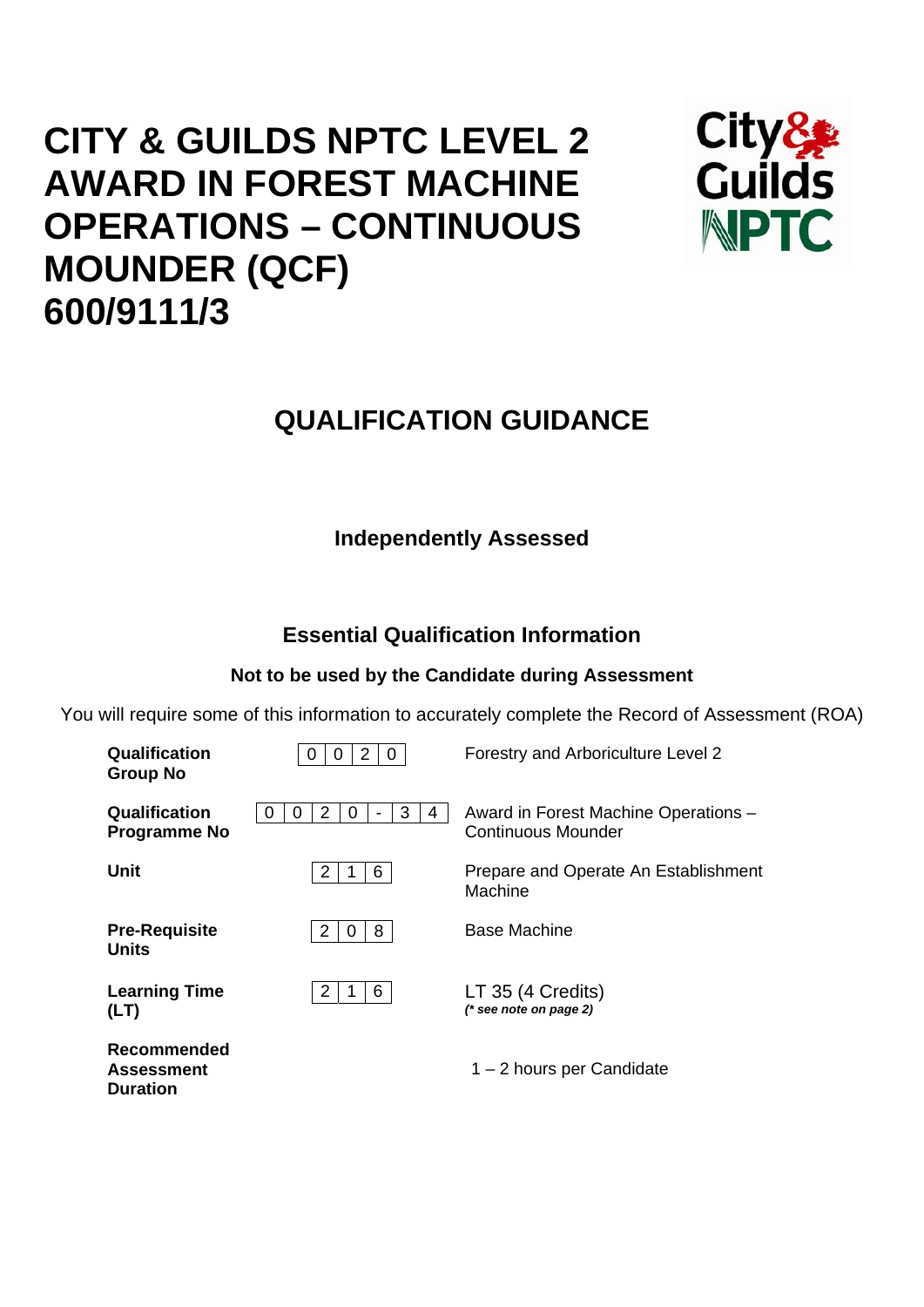### **City and Guilds Level 2 Award in Forest Machine Operations – Continuous Mounder (QCF) Qualification Guidance**

#### **Introduction**

The scheme will be administered by City & Guilds

#### City & Guilds will:

 Publish - Scheme regulations - Qualification guidance - Training materials - Trainers support materials Approve centres to co-ordinate and administer the scheme Set standards for the training of Verifiers and Assessors Recruit, train and deploy Verifiers Issue certificates to successful Candidates

#### **The Qualification**

The qualification will be awarded to Candidates who achieve the required level of competence in the units to which their certificate relates.

#### **What is the Qualifications and Credit Framework?**

OFQUAL have introduced the Qualifications and Credit Framework (QCF) to increase flexibility for learners and employers. Qualifications may be built up from individual units according to rules of combination. The units are derived from the National Occupational Standards, which are compiled by Lantra SSC, the Sector Skills Council for the Land-based industries.

#### **Instruction**

Attendance at a course of instruction is not a pre-requisite for an application for an assessment but potential Candidates are strongly advised to ensure that they are up to the standards that will be expected of them when they are assessed.

#### **\* Learning Time (LT)**

Learning Time (LT) is a better indicator of the time requirement needed for a candidate to achieve competence in this qualification. It has replaced Guided Learning Hours (GLH) which are defined as *"tutor or teacher led hours"*. LT is defined as **"a notional measure of the learning time a typical learner might be expected to take to complete and achieve all learning outcomes"**. It takes into account prior learning and encompasses: formal learning (including classes, tutorials, on line tuition), coaching and mentoring, practical work, relevant IT activity, information retrieval, expected private study and revision, work-based activity which leads to assessment, practice to achieve competence, formative assessment, programme planning and feedback.

#### **Access to Assessment**

Assessment centres will be responsible for arranging assessment on behalf of the Candidate.

The minimum age limit for Candidates taking Certificates of Competence is 16 years. There is no upper age limit.

The assessment consists of **one** compulsory unit:

- Unit 216 Prepare and Operate an Establishment Machine Outcome
	- 1. Be able to work safely (1)
	- 2. Be able to operate the machine (2)
	- 3. Know relevant health and safety legislation and industry good practice (3)
	- 4. Know how to operate the machine (4)

Candidates must successfully achieve **all** assessment activities in the above unit.

#### **There are no endorsements for this Award.**

#### **Quality Assurance**

Verification is a process of monitoring assessment; it is an essential check to confirm that the assessment procedures are being carried out in the way City & Guilds has laid down. The overall aim of verification is to establish a system of quality assurance that is acceptable in terms of both credibility and cost effectiveness.

Approved Assessors will be subject to a regular visit by the verifier at a time when assessments are being undertaken.

A selection of assessment reports completed by the Assessor will be evaluated by a City & Guilds approved verifier.

Compliance with the verification requirements is a pre-requisite for Assessors remaining on the list of approved Assessors.

After assessment has been completed the Qualification Guidance is to be forwarded to the centre and retained by the centre until after the annual centre visit has taken place by a Quality Systems Consultant (QSC). As part of the quality assurance process, a minimum of two observations are required to be undertaken for each qualification that is assessed by a Trainer/Assessor. These will be carried out by an internal Verifier appointed by the Centre. One observation will be conducted in the presence of the Quality Systems Consultant. In respect of risk management, there is an expectation that additional observations up to a maximum of four will be carried out for the inexperienced or newly qualified Trainer/Assessor or Assessors.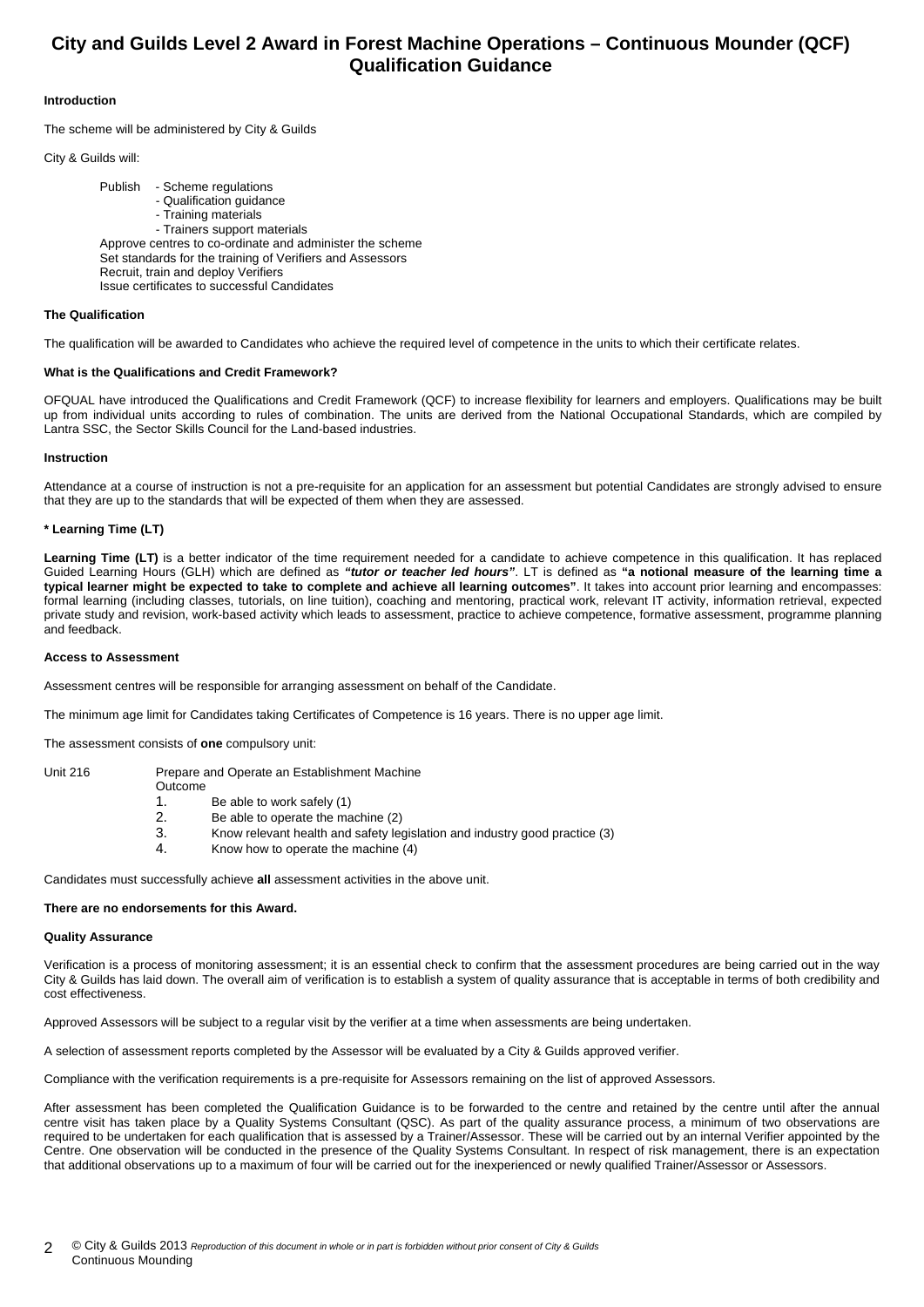#### **Performance Evaluation**

The result of each assessment activity is evaluated against the following criteria:

- **M** = Met Meets or exceeds the assessment criteria by displaying a level of practical performance and/or underpinning knowledge. If the Criterion has been MET, a tick ⊠ is to be put in the box provided in the bottom right-hand column of each section.
- **NM** = Not Met Does not satisfy the requirements of the assessment criteria, being unable to perform the practical task satisfactorily or safely or being deficient in underpinning knowledge. If the Criterion is NOT MET, a cross  $\boxtimes$  is to be put in the box provided in the bottom right-hand column of each section.

#### **Appeals and Equal opportunities**

Centres must have their own auditable, appeals procedures. If a Candidate is not satisfied with the examination conditions or a Candidate feels the opportunity for examination is being denied, the Centre Manager should, in the first instance, address the problem. If, however the problem cannot be resolved, City & Guilds will arbitrate and an external verifier may be approached to offer independent advice. All appeals must be clearly documented by the Centre Manager and made available to the external verifier or City & Guilds if advice is required.

Should occasions arise when centres are not satisfied with any aspect of the external verification process, they should contact Verification Services at City & Guilds.

Access to the qualification is open to all, irrespective of gender, race, creed, age or special needs. The Centre Manager should ensure that no learner is subjected to unfair discrimination on any grounds in relation to access to assessment and to the fairness of the assessment. QCA requires City & Guilds to monitor centres to check whether equal opportunities policies are being adhered to.

#### **Validation of Equipment**

A Manufacturer's instruction book or operator's manual should be available for the Candidate to use during the assessment if required.

Vehicles must comply with department of Transport and road Traffic acts where relevant.

Any appropriate item of machinery complying with current legal requirements is acceptable for the assessment, provided it is suitably equipped for **all** assessment activities to be carried out.

#### **Additional Information**

May be sought from the relevant manufacturer's operator manuals or any other appropriate training or safety publication.

Questions should be related to the background or employment aspirations of the candidate and, where possible, product labels used should be representative of products typically used in that sector or industry.

Candidates who undertake this assessment and have met the requirements are reminded of their legal obligation to receive/undertake appropriate additional training in the use of any equipment that differs from that used during the assessment, but which they are nevertheless qualified to use.

#### **Assessment Guidance for the Trainer/Assessor**

This qualification can only be assessed by an Assessor who is suitably qualified and meets the requirements of the awarding body. The Assessor must be independent **and cannot have been involved with the training of the Candidate**. Please see City & Guilds Centre Manual for guidance.

The Candidate is to be notified of the place and time of assessment and when formal assessment commences and ceases.

Assessors are reminded that assessment is a formal process and that assessment must be carried out using this Qualification Guidance. All relevant assessment criteria must be assessed against the criterion as specified in the Qualification Guidance. Assessment will be carried out by direct observation and by oral questioning of the Candidate. **Where a specific number of responses are required theses may include other suitable answers not specified if they are deemed to be correct by the Assessor**. The performance of the Candidate is to be recorded on the Qualification Guidance as directed by completing the tick boxes. Space has been provided on the Qualification Guidance for the person assessing to record relevant information which can be utilised to provide feedback to the Candidate. After assessment has been completed the Qualification Guidance document is to be retained by the assessor and provided if required by a Quality Systems consultant (QSC).

#### **Assessment Guidance for Candidate**

A list of registered assessment centres is available from City & Guilds Land Based Services. (www.nptc.org.uk)

Assessment is a process by which it is confirmed that the candidate is competent in the unit(s) within the award to which the assessment relates. It is the process of collecting evidence about his/her capabilities and judging whether that evidence is sufficient to attribute competence.

The Candidate must be registered through the City & Guilds approved assessment centre for this qualification prior to the assessment.

The results of the assessment will be recorded on the Record of Assessment form (ROA).

The qualification guidance contains criteria relating to:

- Observation of practical performance
- Assessment of underpinning knowledge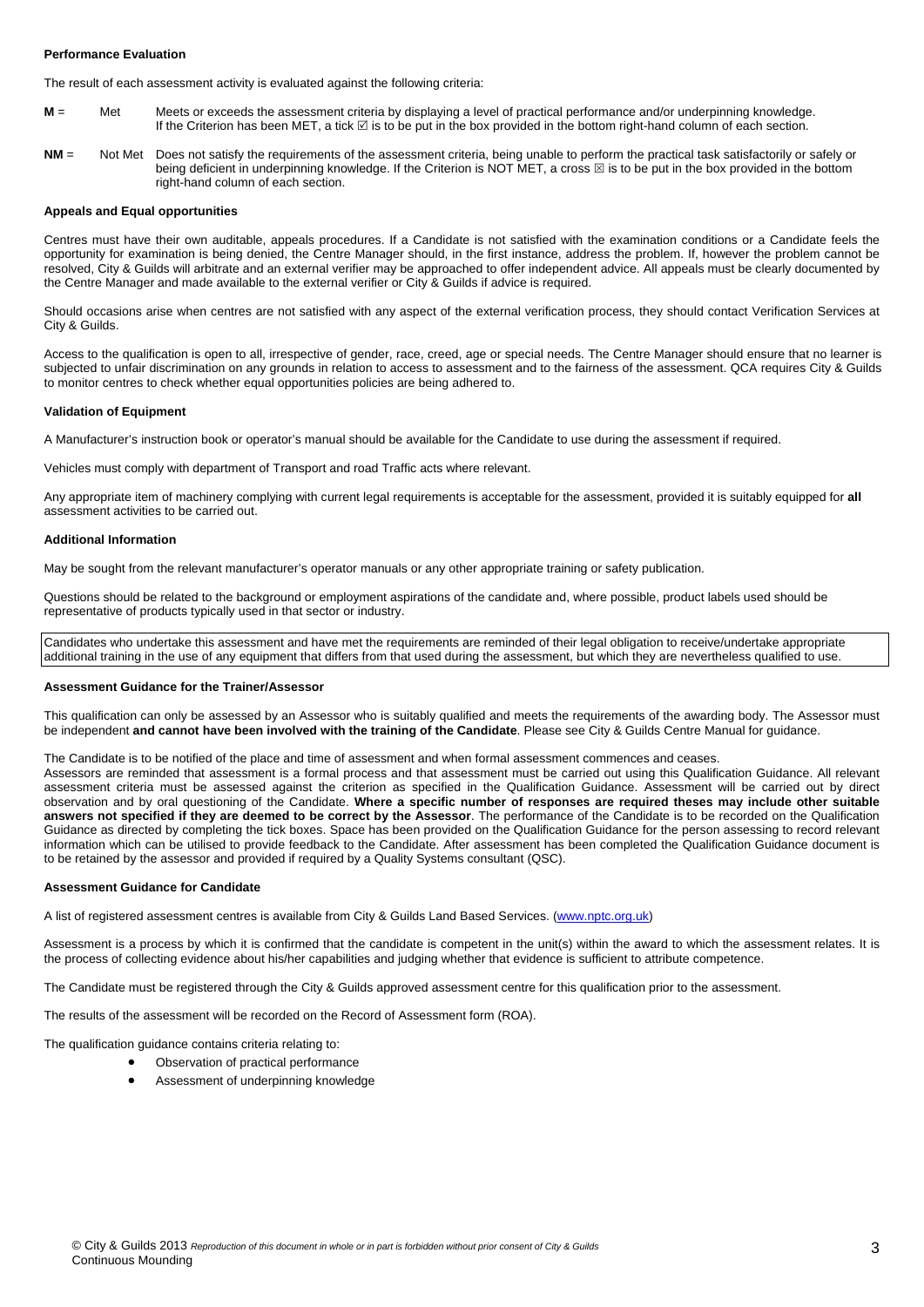#### **Safe Practice:**

- 1. Assessors must hold a current 'First Aid at Work' Certificate.
- 2. It is strongly recommended that Candidates hold at least a recent, recognised 'Emergency First Aid' Training Certificate.
- 3. All forest machines used in the assessments must comply with relevant Arboriculture and Forestry Advisory Group (AFAG) Safety Guides
- 4. Candidates should be familiar with the machine that they are going to operate.<br>5. Appropriate Personal Protective Equipment (PPE) must be worn at all times.
- Appropriate Personal Protective Equipment (PPE) must be worn at all times.
- 6. A First Aid kit meeting current regulations, of the appropriate size for the number of persons on site, must be available.
- 7. The Assessor must ensure a Risk Assessment is carried out, and sufficient control measures implemented.
- 8. Any necessary permissions must have been granted, and notifications made as appropriate: (e.g. Forestry Commission, Forest Enterprise, Private owners etc).
- 9. All equipment being used for this assessment must comply with relevant requirements of the Provision and Use of Work Equipment Regulations (PUWER) 1998 and Lifting Operations and Lifting Equipment Regulations (LOLER) 1998.
- 10. Information may be sought from the relevant operator manuals or any other appropriate training or safety publication.
- 11. Provision must be made to avoid the risk of environmental pollution and adequate control measures must be implemented. (a suitable response kit to be available on the machine)
- 12. It is the responsibility of the Assessor and the Candidate to ensure that any additional requirements and provisions are met as relevant to this qualification.
- 13. Whenever the Candidate leaves the base machine, the parking brake must be applied.
- 14. When the Base Machine is parked and left unattended, or any attachments/detachments of equipment, must carry out the safe stop procedure.
- 15. The Base Machine must be operated in such a way that the Candidate, Assessor, other persons or equipment are not endangered.
- 16. All ancillary equipment, when detached must be left in a safe and stable condition.
- 17. Candidates must comply with current regulations when working at heights regulations 2005 amended
- 18. The assessment is carried out in accordance with the safety guidelines laid down in Arboriculture and Forestry Advisory Group (AFAG) Safety Guides, Health and Safety publications and current machinery directives.
- 19. A breach of Health and Safety that puts any person at risk during the assessment process will result in the assessment being terminated and the Candidate not meeting the required standard
- 20. Initial tonnage is done on unladen weight

#### **Validation of Equipment:**

Any Base Machine complying with industry guidance and European directives is acceptable for the test, provided it is suitably equipped for **all** assessment activities to be carried out. Where a ROPs structure is fitted, an operator seat restraint is in place and functional.

**Any machine that can lift or suspend the load above the operator, who isn't protected by adequate/suitable FOPS and OPS, will be required to produce a current LOLER certificate to the Assessor** 

> **Published by City & Guilds Building 500 Abbey Park Stareton Warwickshire CV8 2LY**

**T +44 (0)24 7685 7300 F +44 (0)24 7669 6128 www.nptc.org.uk e-mail: information@cityandguilds.com**

**City & Guilds is a registered charity established to promote education and training**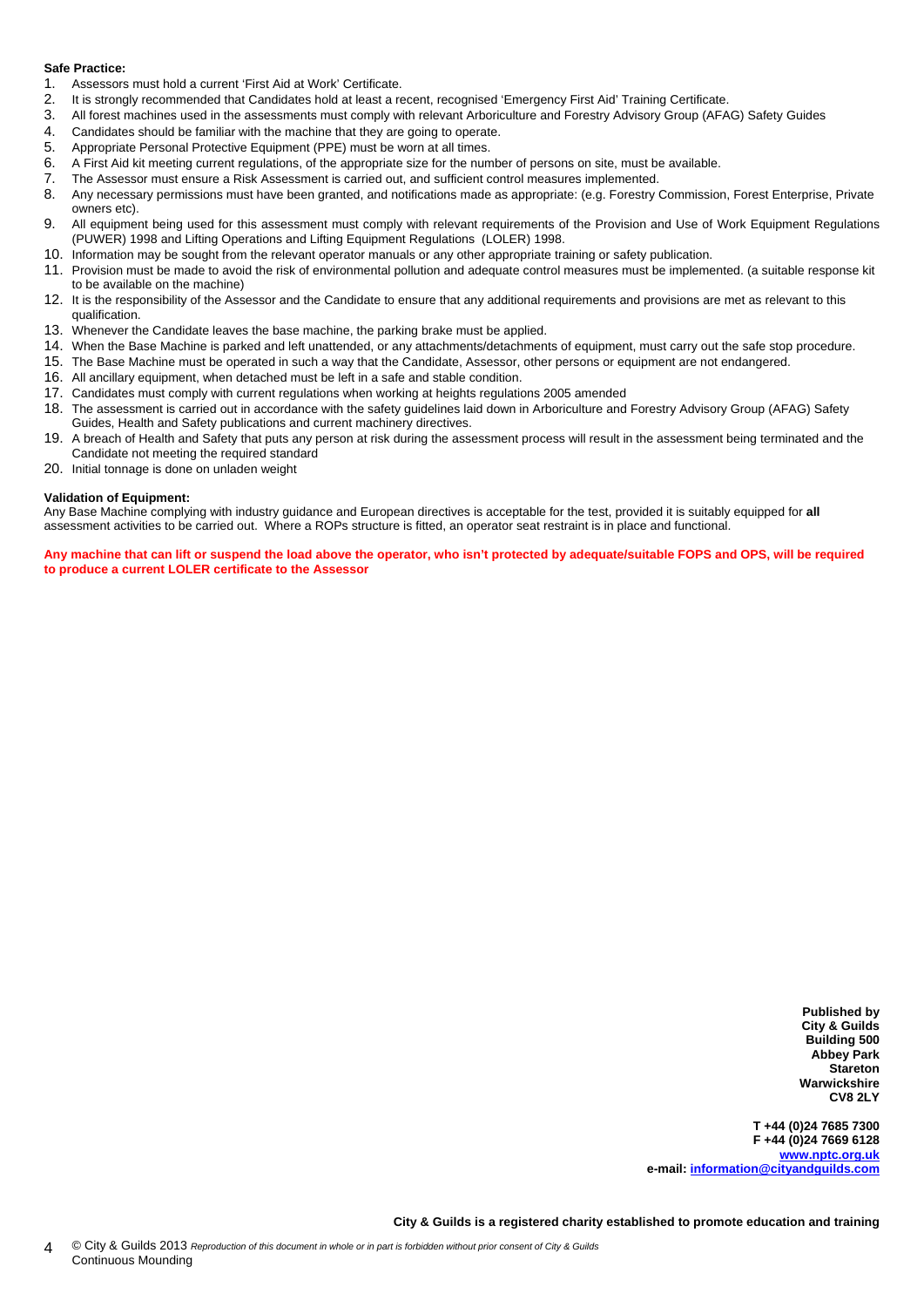| <b>Candidate A</b><br>Name:      |                                                                                        |                                                                                                   | <b>Start Time:</b><br><b>Duration:</b><br>Date: |                                                                                                                                                                                                                                                           |                                                                                                                                                                                |                  |                                                          |                                                          |                                                |                                                           |
|----------------------------------|----------------------------------------------------------------------------------------|---------------------------------------------------------------------------------------------------|-------------------------------------------------|-----------------------------------------------------------------------------------------------------------------------------------------------------------------------------------------------------------------------------------------------------------|--------------------------------------------------------------------------------------------------------------------------------------------------------------------------------|------------------|----------------------------------------------------------|----------------------------------------------------------|------------------------------------------------|-----------------------------------------------------------|
| <b>Candidate B</b>               | Name:                                                                                  |                                                                                                   | Date:                                           |                                                                                                                                                                                                                                                           | <b>Start Time:</b>                                                                                                                                                             | <b>Duration:</b> |                                                          |                                                          |                                                |                                                           |
| <b>Candidate C</b>               | Name:                                                                                  |                                                                                                   | Date:                                           |                                                                                                                                                                                                                                                           | <b>Start Time:</b>                                                                                                                                                             | <b>Duration:</b> |                                                          |                                                          |                                                |                                                           |
| <b>Candidate D</b>               | Name:                                                                                  |                                                                                                   | Date:                                           |                                                                                                                                                                                                                                                           | <b>Start Time:</b>                                                                                                                                                             | <b>Duration:</b> |                                                          |                                                          |                                                |                                                           |
| <b>CRITERIA</b><br><b>NUMBER</b> | <b>ASSESSMENT</b><br><b>CRITERIA</b>                                                   | <b>ASSESSOR</b><br><b>GUIDANCE</b>                                                                |                                                 |                                                                                                                                                                                                                                                           | <b>ASSESSMENT</b><br><b>ACTIVITIES</b>                                                                                                                                         |                  | A                                                        | <b>CANDIDATE</b><br>В                                    | $\mathbf c$                                    | D                                                         |
| 3.3<br>3                         | Outline the emergency<br>planning procedures<br>relevant to the working<br>area        | The Candidate to state<br>five factors in emergency<br>planning                                   |                                                 | include<br>location name<br>$\bullet$<br>grid reference<br>$\bullet$<br>designated meeting place<br>$\bullet$<br>site location name<br>$\bullet$<br>nearest access point<br>$\bullet$<br>street name/district<br>$\bullet$<br>type of access<br>$\bullet$ | Emergency planning procedures for a site could                                                                                                                                 |                  | $\Box$<br>$\Box$<br>□<br>$\Box$<br>$\Box$<br>Ш<br>$\Box$ | $\Box$<br>$\Box$<br>$\Box$<br>□<br>$\Box$<br>□<br>$\Box$ | ⊔<br>$\Box$<br>Ш<br>П<br>□<br>Ш<br>$\Box$      | ⊔<br>$\Box$<br>□<br>$\Box$<br>$\Box$<br>□<br>$\Box$       |
|                                  |                                                                                        |                                                                                                   |                                                 | $\bullet$<br>$\bullet$<br>$\bullet$<br>$\bullet$<br>your own contact number<br>$\bullet$                                                                                                                                                                  | suitable helicopter landing area<br>phone number of nearest doctor<br>location and phone number of nearest<br>accident and emergency hospital<br>works manager contact details |                  | □<br>$\Box$<br>$\Box$<br>$\Box$<br>□                     | □<br>$\Box$<br>$\Box$<br>$\Box$<br>⊔                     | П<br>$\Box$<br>□<br>$\Box$<br>Ш                | □<br>$\Box$<br>□<br>$\Box$<br>⊔                           |
|                                  | Identify the hazards                                                                   |                                                                                                   |                                                 |                                                                                                                                                                                                                                                           | Met $\checkmark$ Not Met X                                                                                                                                                     |                  |                                                          |                                                          |                                                |                                                           |
| 1.1<br>1                         | and risks associated<br>with the working area,<br>the proposed work and<br>the machine | The Candidate to state<br>four hazards and four<br>risks with the working<br>area/work to be done |                                                 | relevant to:<br>The work area/work to be done<br>Hazards<br>power lines<br>terrain<br>$\bullet$<br>access routes<br>$\bullet$<br>chain shot<br>$\bullet$<br>risk zones<br>$\bullet$<br>struck by timber<br>$\bullet$                                      | Identify hazards (anything with the potential to<br>cause harm) and risks (who might be harmed),                                                                               |                  | □<br>$\Box$<br>$\Box$<br>□<br>$\Box$<br>□                | $\Box$<br>$\Box$<br>$\Box$<br>$\Box$<br>$\Box$<br>□<br>□ | $\Box$<br>⊔<br>$\Box$<br>□<br>□<br>$\Box$<br>□ | $\mathbf{L}$<br>$\Box$<br>$\Box$<br>$\Box$<br>$\Box$<br>□ |
|                                  |                                                                                        | The Candidate to state<br>four hazards and three                                                  |                                                 | <b>Risks</b><br>others on site<br>$\bullet$<br>operator<br>$\bullet$<br>public<br>$\bullet$<br>other machine operators<br>$\bullet$<br>The machine                                                                                                        |                                                                                                                                                                                |                  | □<br>□<br>$\Box$<br>□<br>□                               | □<br>$\Box$<br>$\Box$<br>$\Box$<br>□                     | ⊔<br>⊔<br>$\Box$<br>□<br>$\Box$                | ⊔<br>□<br>$\Box$<br>□<br>$\Box$                           |
|                                  |                                                                                        | risks for the machine                                                                             |                                                 | Hazards<br>struck by machine<br>$\bullet$<br>access and egress<br>$\bullet$<br>moving parts<br>$\bullet$<br>hot surfaces<br>$\bullet$<br>working at heights<br>$\bullet$<br>high pressure fluids<br>$\bullet$<br>$\bullet$                                |                                                                                                                                                                                |                  | $\Box$<br>□<br>$\Box$<br>□<br>$\Box$<br>□                | $\Box$<br>$\Box$<br>$\Box$<br>$\Box$<br>□<br>⊔           | ш<br>⊔<br>$\Box$<br>⊔<br>□                     | ⊔<br>Ш<br>$\Box$<br>□<br>$\Box$<br>□<br>□                 |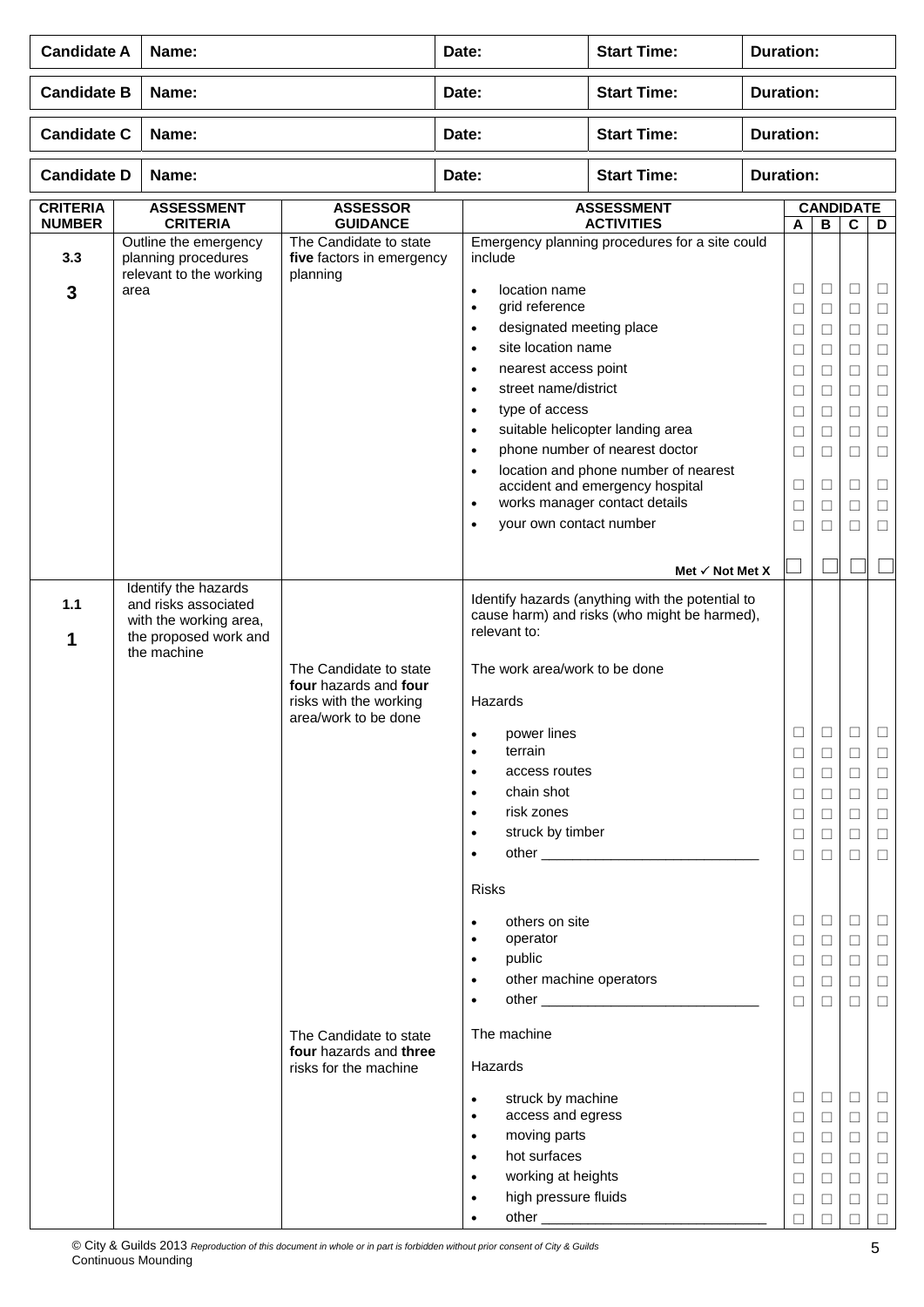| <b>CRITERIA</b> | <b>ASSESSMENT</b>      | <b>ASSESSOR</b>                | <b>ASSESSMENT</b>                                                                                              |        | <b>CANDIDATE</b> |                |          |
|-----------------|------------------------|--------------------------------|----------------------------------------------------------------------------------------------------------------|--------|------------------|----------------|----------|
| <b>NUMBER</b>   | <b>CRITERIA</b>        | <b>GUIDANCE</b>                | <b>ACTIVITIES</b>                                                                                              | A      | B                | $\overline{c}$ | D        |
|                 |                        |                                | <b>Risks</b>                                                                                                   |        |                  |                |          |
| $1.1$ cont      |                        |                                |                                                                                                                |        |                  |                |          |
|                 |                        |                                | public<br>$\bullet$                                                                                            | ⊔      | $\Box$           | ⊔              | $\Box$   |
|                 |                        |                                | operator<br>$\bullet$                                                                                          | $\Box$ | $\Box$           | $\Box$         | $\Box$   |
|                 |                        |                                |                                                                                                                |        |                  |                |          |
|                 |                        |                                | environment<br>$\bullet$                                                                                       | □      | □                | П              | $\Box$   |
|                 |                        |                                | other than the contract of the contract of the contract of the contract of the contract of the contract of the | $\Box$ | П                | П              | $\Box$   |
|                 |                        |                                |                                                                                                                |        |                  |                |          |
|                 |                        |                                |                                                                                                                |        |                  |                |          |
|                 |                        |                                | Met $\checkmark$ Not Met X                                                                                     |        |                  |                |          |
|                 | Use appropriate tools, | Assessor to observe            | All tools, equipment and Personal<br>$\bullet$                                                                 |        |                  |                |          |
| $1.2$           | equipment and personal | appropriate tools,             | Protective Equipment are used in line with                                                                     |        |                  |                |          |
|                 | protective equipment   | equipment and PPE are          | industry good practice e.g. AFAG/HSE.                                                                          | $\Box$ | $\Box$           | □              | $\Box$   |
| 1               | (PPE)                  | used in accordance to          | During all on site operations PPE in<br>$\bullet$                                                              |        |                  |                |          |
|                 |                        | industry good practice         | accordance with industry good practice                                                                         |        |                  |                |          |
|                 |                        |                                | must be worn.                                                                                                  | □      | □                | □              | $\Box$   |
|                 |                        |                                |                                                                                                                |        |                  |                |          |
|                 |                        | All applicable to the task     | Personal Protective Equipment identified could                                                                 |        |                  |                |          |
|                 |                        | at hand                        | include:                                                                                                       |        |                  |                |          |
|                 |                        |                                | safety helmet (if required)<br>$\bullet$                                                                       | $\Box$ | $\Box$           | □              | □        |
|                 |                        |                                | hearing protection (where needed)<br>$\bullet$                                                                 | $\Box$ | $\Box$           | $\Box$         | $\Box$   |
|                 |                        |                                | suitable protective gloves<br>$\bullet$                                                                        | □      | $\Box$           | $\Box$         | $\Box$   |
|                 |                        |                                | protective boots<br>$\bullet$                                                                                  | ⊔      | □                | $\Box$         | $\Box$   |
|                 |                        |                                | non snag outer clothing<br>$\bullet$                                                                           | $\Box$ | □                | □              | $\Box$   |
|                 |                        |                                |                                                                                                                |        |                  |                |          |
|                 |                        |                                | high visibility clothing where risk<br>$\bullet$                                                               |        | $\Box$           | $\Box$         |          |
|                 |                        |                                | assessment identifies it                                                                                       | $\Box$ |                  |                | $\Box$   |
|                 |                        |                                | hand cleaning materials<br>$\bullet$                                                                           | □      | $\Box$           | □              | $\Box$   |
|                 |                        |                                | first aid kit<br>$\bullet$                                                                                     | $\Box$ | $\Box$           | $\Box$         | $\Box$   |
|                 |                        |                                | ٠                                                                                                              | $\Box$ | П                | □              | $\Box$   |
|                 |                        |                                |                                                                                                                |        |                  |                |          |
|                 |                        |                                | Met $\checkmark$ Not Met X                                                                                     |        |                  |                |          |
|                 | Outline key health and | The Candidate to state         | Outline key points from the legislation listed                                                                 |        |                  |                |          |
| 3.1             | safety legislation and | two relevant points of         | below:                                                                                                         |        |                  |                |          |
|                 | industry good practice | each of the following:         |                                                                                                                |        |                  |                |          |
| 3               |                        |                                |                                                                                                                |        |                  |                |          |
|                 |                        | Health and Safety at Work      | Health and Safety at Work Act (HSWA) (1974) -                                                                  |        |                  |                |          |
|                 |                        | Act (HSWA) (1974)              |                                                                                                                |        |                  |                |          |
|                 |                        |                                | general duties for employers and<br>$\bullet$                                                                  |        |                  |                |          |
|                 |                        |                                | employees                                                                                                      | ⊔      | $\Box$           | ⊔              | $\Box$   |
|                 |                        |                                | maintain safe places of work                                                                                   | $\Box$ | $\Box$           | □              | $\Box$   |
|                 |                        |                                | $\bullet$                                                                                                      | $\Box$ | $\Box$           | $\Box$         | $\Box$   |
|                 |                        |                                |                                                                                                                |        |                  |                |          |
|                 |                        | Provision and Use of           | Provision and Use of Work Equipment                                                                            |        |                  |                |          |
|                 |                        | Work Equipment                 | Regulations 1998 (PUWER 98) -                                                                                  |        |                  |                |          |
|                 |                        | Regulations 1998               |                                                                                                                |        |                  |                |          |
|                 |                        | (PUWER 98)                     | record keeping<br>$\bullet$                                                                                    | ⊔      | $\Box$           | $\Box$         | $\sqcup$ |
|                 |                        |                                | operators adequately trained<br>$\bullet$                                                                      | $\Box$ | $\Box$           | $\Box$         | $\Box$   |
|                 |                        |                                | equipment fit for purpose<br>$\bullet$                                                                         | ⊔      | $\Box$           | □              | $\Box$   |
|                 |                        |                                |                                                                                                                | $\Box$ | $\Box$           | $\Box$         | $\Box$   |
|                 |                        |                                |                                                                                                                |        |                  |                |          |
|                 |                        | Lifting Operations and         | Lifting Operations and Lifting Equipment                                                                       |        |                  |                |          |
|                 |                        | <b>Lifting Equipment</b>       | Regulations (1998) (LOLER)                                                                                     |        |                  |                |          |
|                 |                        | Regulations (1998)             |                                                                                                                |        |                  |                |          |
|                 |                        | (LOLER)                        | main requirements of the LOLER required<br>$\bullet$                                                           |        |                  |                |          |
|                 |                        |                                | by the machine                                                                                                 | ⊔      | $\Box$           | □              | $\Box$   |
|                 |                        |                                | risk zones<br>$\bullet$                                                                                        | $\Box$ | $\Box$           | $\Box$         | $\Box$   |
|                 |                        |                                | safe working load<br>$\bullet$                                                                                 | $\Box$ | $\Box$           | $\Box$         | $\Box$   |
|                 |                        |                                | inspection by a competent person<br>$\bullet$                                                                  | $\Box$ | $\Box$           | $\Box$         | $\Box$   |
|                 |                        |                                | operating controls labelled<br>$\bullet$                                                                       | $\Box$ | $\Box$           | $\Box$         | $\Box$   |
|                 |                        |                                |                                                                                                                |        |                  |                |          |
|                 |                        |                                |                                                                                                                | □      | $\Box$           | П              | $\Box$   |
|                 |                        | Reporting of Injuries,         | Reporting of Injuries, Diseases and Dangerous                                                                  |        |                  |                |          |
|                 |                        | Diseases and Dangerous         | Occurrences Regulations 1995 (RIDDOR)                                                                          |        |                  |                |          |
|                 |                        | <b>Occurrences Regulations</b> |                                                                                                                |        |                  |                |          |
|                 |                        | 1995 (RIDDOR)                  | reporting of accidents<br>$\bullet$                                                                            | □      | $\Box$           | $\Box$         | $\Box$   |
|                 |                        |                                | reporting of dangerous occurrences<br>$\bullet$                                                                | $\Box$ | $\Box$           | $\Box$         | $\Box$   |
|                 |                        |                                | $\bullet$                                                                                                      |        |                  |                |          |
|                 |                        |                                |                                                                                                                |        |                  |                |          |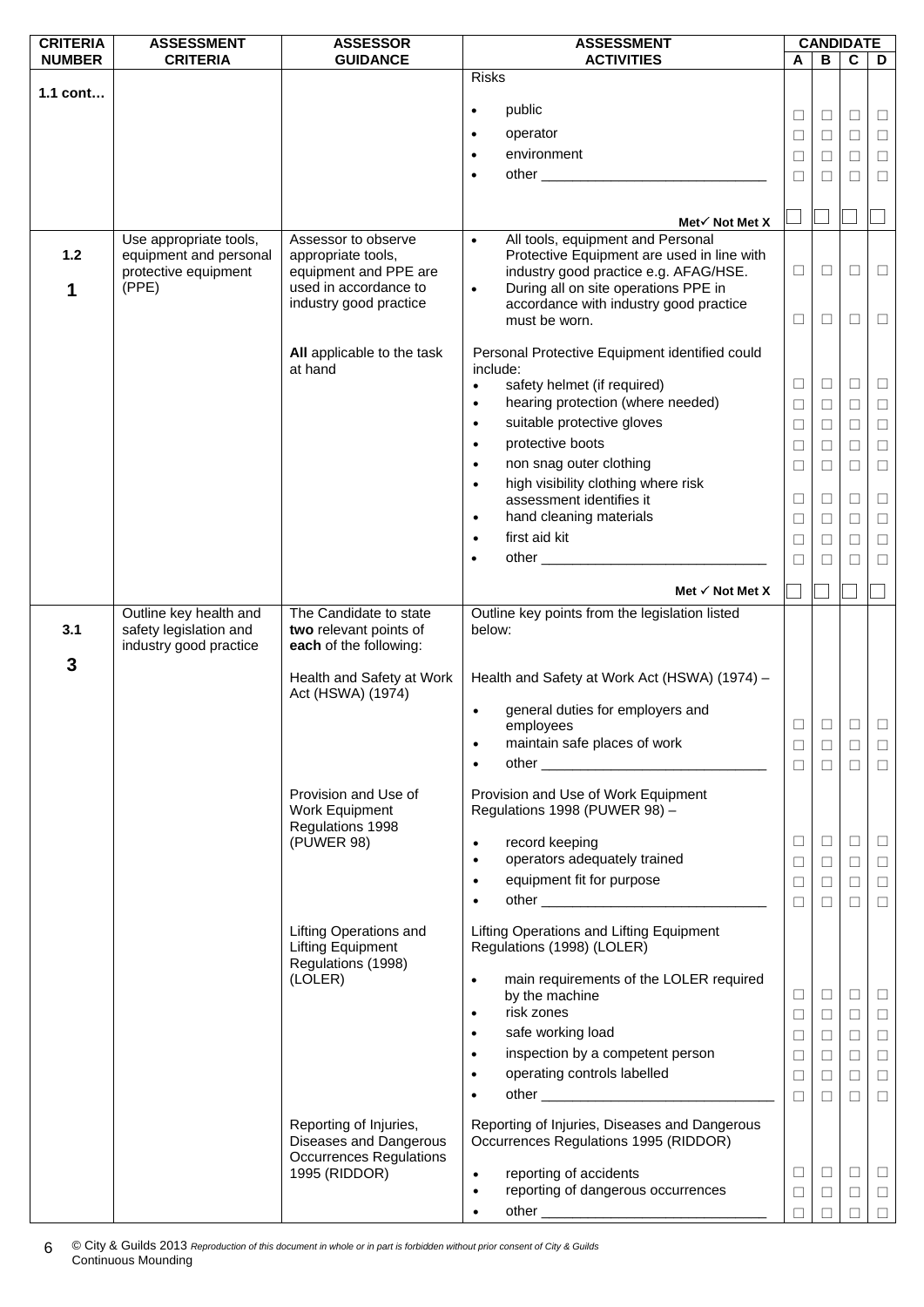| <b>CRITERIA</b> | <b>ASSESSMENT</b>     | <b>ASSESSOR</b>                            | <b>ASSESSMENT</b>                                                      |        | <b>CANDIDATE</b> |             |        |
|-----------------|-----------------------|--------------------------------------------|------------------------------------------------------------------------|--------|------------------|-------------|--------|
| <b>NUMBER</b>   | <b>CRITERIA</b>       | <b>GUIDANCE</b>                            | <b>ACTIVITIES</b>                                                      | A      | В                | $\mathbf c$ | D      |
|                 |                       | Working at Heights                         | Working at Heights                                                     |        |                  |             |        |
| 3.1 cont        |                       |                                            |                                                                        |        |                  |             |        |
|                 |                       |                                            | adequate precautions taken for safe<br>$\bullet$<br>working procedures | Ш      | $\Box$           | □           | $\Box$ |
|                 |                       |                                            | any height constitutes working at heights<br>$\bullet$                 |        |                  |             |        |
|                 |                       |                                            |                                                                        | $\Box$ | $\Box$           | $\Box$      | $\Box$ |
|                 |                       |                                            | $\bullet$                                                              | $\Box$ | $\Box$           | $\Box$      | $\Box$ |
|                 |                       |                                            |                                                                        |        |                  |             |        |
|                 |                       | <b>Control of Substances</b>               | Control of Substances Hazardous to Health                              |        |                  |             |        |
|                 |                       | Hazardous to Health<br>(COSHH) Regulations | (COSHH) Regulations (2002)                                             |        |                  |             |        |
|                 |                       | (2002)                                     | correct PPE to be identified<br>$\bullet$                              | Ц      | $\Box$           | Ц           | $\Box$ |
|                 |                       |                                            | correct storage and application<br>$\bullet$                           | $\Box$ | $\Box$           |             |        |
|                 |                       |                                            |                                                                        |        |                  | $\Box$      | $\Box$ |
|                 |                       |                                            | disposal<br>$\bullet$                                                  | $\Box$ | $\Box$           | $\Box$      | $\Box$ |
|                 |                       |                                            | $\bullet$                                                              | $\Box$ | □                | $\Box$      | $\Box$ |
|                 |                       |                                            |                                                                        |        |                  |             |        |
|                 |                       | State two sources of                       | <b>Industry Good Practice</b>                                          |        |                  |             |        |
|                 |                       | industry good practice                     |                                                                        |        |                  |             |        |
|                 |                       | information                                | Arboriculture Forestry Advisory Group<br>$\bullet$                     |        | $\Box$           |             |        |
|                 |                       |                                            | (AFAG) information                                                     | □      |                  | ⊔           | $\Box$ |
|                 |                       |                                            | Health and safety in forestry<br>$\bullet$                             | □      | $\Box$           | $\Box$      | $\Box$ |
|                 |                       |                                            | Forest and water guidelines<br>$\bullet$                               | $\Box$ | $\Box$           | $\Box$      | $\Box$ |
|                 |                       |                                            | Operators manual<br>$\bullet$                                          | $\Box$ | $\Box$           | $\Box$      | $\Box$ |
|                 |                       |                                            |                                                                        |        |                  |             |        |
|                 |                       | State two factors of lone                  | Lone working                                                           |        |                  |             |        |
|                 |                       | working                                    |                                                                        |        |                  |             |        |
|                 |                       |                                            | effective communication system<br>$\bullet$                            | □      | $\Box$           | $\Box$      | $\Box$ |
|                 |                       |                                            | fail to safe system<br>$\bullet$                                       | □      | $\Box$           | $\Box$      | $\Box$ |
|                 |                       |                                            | reporting in times                                                     | $\Box$ | $\Box$           | $\Box$      | $\Box$ |
|                 |                       |                                            |                                                                        |        |                  |             |        |
|                 |                       | State two procedures to                    | Line contact possible procedures                                       |        |                  |             |        |
|                 |                       | be followed when machine                   |                                                                        |        |                  |             |        |
|                 |                       | contacts power line                        | where possible, drive away to safe area<br>$\bullet$                   | $\Box$ | $\Box$           | $\Box$      | $\Box$ |
|                 |                       |                                            | if safe, stay in machine and contact power<br>$\bullet$                |        |                  |             |        |
|                 |                       |                                            | company/supervisor                                                     | $\Box$ | $\Box$           | $\Box$      | $\Box$ |
|                 |                       |                                            | jump from machine, bunny hop as far as<br>$\bullet$<br>possible        | $\Box$ | $\Box$           | $\Box$      | $\Box$ |
|                 |                       |                                            |                                                                        |        |                  |             |        |
|                 |                       | State four factors                         | Power lines                                                            |        |                  |             |        |
|                 |                       | regarding working near                     |                                                                        |        |                  |             |        |
|                 |                       | power lines                                | designated crossing point (goal posts)<br>$\bullet$                    | $\Box$ | $\Box$           | □           | $\Box$ |
|                 |                       |                                            | liaison with power companies<br>$\bullet$                              | □      | $\Box$           | $\Box$      | $\Box$ |
|                 |                       |                                            | site maps<br>$\bullet$                                                 | $\Box$ | $\Box$           | $\Box$      | $\Box$ |
|                 |                       |                                            | <b>AFAG</b><br>$\bullet$                                               | □      | $\Box$           | $\Box$      | $\Box$ |
|                 |                       |                                            | electricity at work                                                    |        |                  |             |        |
|                 |                       |                                            |                                                                        | Ш      | $\Box$           | □           | $\Box$ |
|                 |                       |                                            |                                                                        | $\Box$ | $\Box$           | $\Box$      | $\Box$ |
|                 |                       |                                            |                                                                        |        |                  |             |        |
|                 |                       |                                            | Met $\checkmark$ Not Met X                                             |        |                  |             |        |
|                 | Describe the types of | The Candidate to state                     | Records:                                                               |        |                  |             |        |
| 3.2             | records that may be   | two types of record                        |                                                                        |        |                  |             |        |
|                 | required for          | keeping to meet PUWER                      | logbook<br>$\bullet$                                                   | □      | $\Box$           | ⊔           | $\Box$ |
| 3               | management and        |                                            | service logbook<br>$\bullet$                                           | ⊔      | ⊔                | $\Box$      | $\Box$ |
|                 | legislative           |                                            | time sheet<br>$\bullet$                                                | $\Box$ | $\Box$           | $\Box$      | $\Box$ |
|                 | requirements          |                                            | maintenance schedule<br>$\bullet$                                      | $\Box$ | $\Box$           | $\Box$      | $\Box$ |
|                 |                       |                                            | $\bullet$                                                              |        |                  |             |        |
|                 |                       |                                            |                                                                        | ⊔      | П                | □           | $\Box$ |
|                 |                       |                                            | Met $\checkmark$ Not Met X                                             |        |                  |             |        |
|                 |                       |                                            |                                                                        |        |                  |             |        |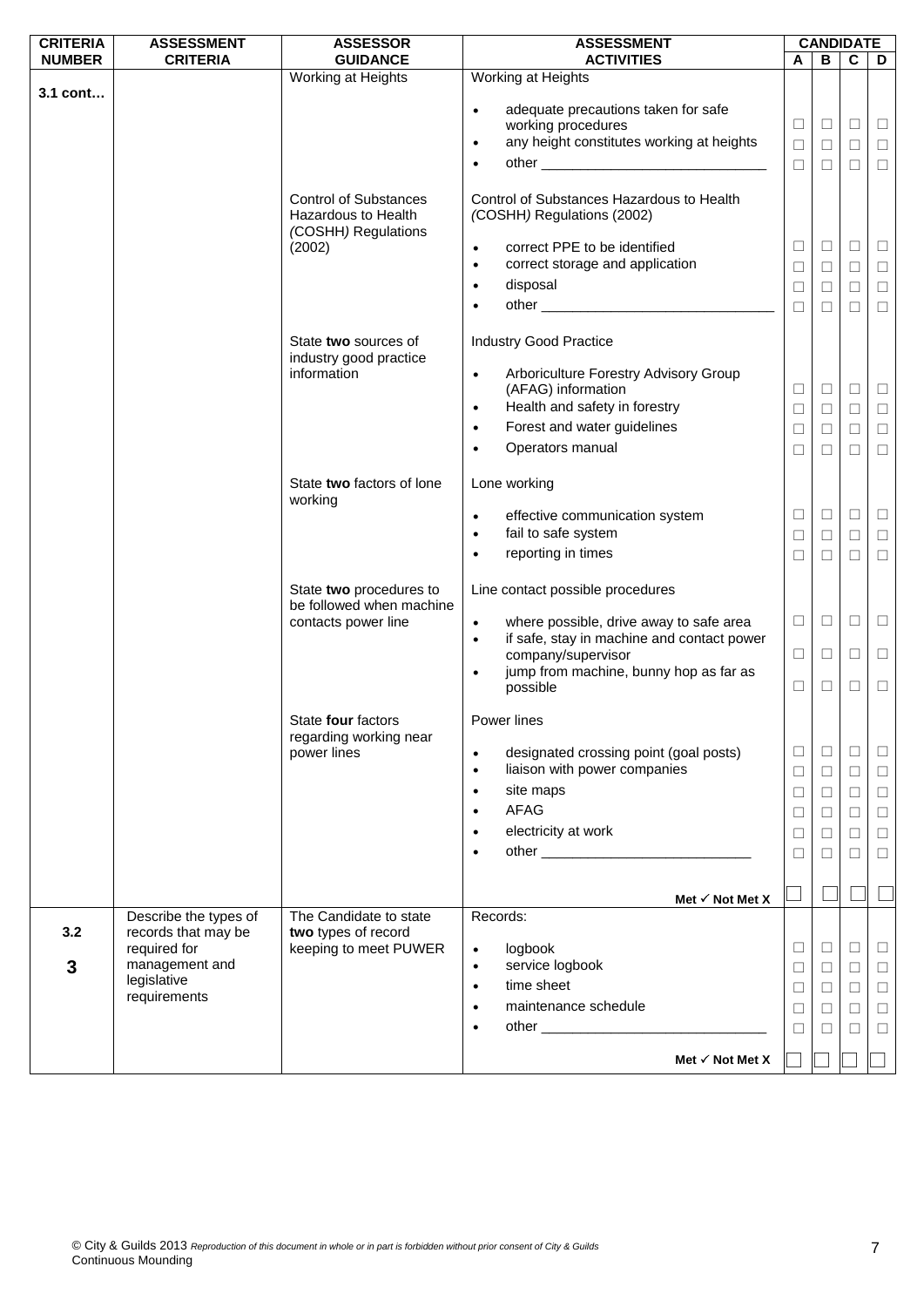| <b>CRITERIA</b>  | <b>ASSESSMENT</b>                                   | <b>ASSESSOR</b>                      | <b>ASSESSMENT</b>                                                                                          |        |              | <b>CANDIDATE</b> |        |
|------------------|-----------------------------------------------------|--------------------------------------|------------------------------------------------------------------------------------------------------------|--------|--------------|------------------|--------|
| <b>NUMBER</b>    | <b>CRITERIA</b>                                     | <b>GUIDANCE</b>                      | <b>ACTIVITIES</b>                                                                                          | A      | B            | $\mathbf c$      | D      |
| 2.2              | Carry out pre and post-<br>start checks to test all | Assessor to observe                  | Pre and post start checks to include                                                                       |        |              |                  |        |
|                  | operating functions of                              |                                      | mouldboards and shares<br>$\bullet$                                                                        | $\Box$ | $\Box$       | $\Box$           | $\Box$ |
| $\boldsymbol{2}$ | the equipment                                       |                                      | hoses<br>$\bullet$                                                                                         | $\Box$ | $\Box$       | $\Box$           | $\Box$ |
|                  |                                                     |                                      | rams and ram mountings<br>$\bullet$                                                                        | $\Box$ | □            | $\Box$           | $\Box$ |
|                  |                                                     |                                      | guarding (if applicable)<br>$\bullet$                                                                      | □      | □            | $\Box$           | $\Box$ |
|                  |                                                     |                                      | control spool valve mountings<br>$\bullet$                                                                 | $\Box$ | $\Box$       | $\Box$           | $\Box$ |
|                  |                                                     |                                      | control lever mode of operation clearly<br>$\bullet$                                                       |        |              |                  |        |
|                  |                                                     |                                      | marked                                                                                                     | $\Box$ | □            | $\Box$           | $\Box$ |
|                  |                                                     |                                      | examine the hitch for signs of wear and<br>$\bullet$                                                       |        |              |                  |        |
|                  |                                                     |                                      | damage                                                                                                     | $\Box$ | □            | $\Box$           | $\Box$ |
|                  |                                                     |                                      | operator checklist completed<br>$\bullet$                                                                  | $\Box$ | □            | ⊔                | $\Box$ |
|                  |                                                     |                                      | $\bullet$                                                                                                  | $\Box$ | □            | $\Box$           | $\Box$ |
|                  |                                                     |                                      |                                                                                                            | $\Box$ | $\Box$       | $\Box$           |        |
|                  |                                                     |                                      | all lubrication points identified<br>$\bullet$<br>use of the operators manual to identify how<br>$\bullet$ |        |              |                  | $\Box$ |
|                  |                                                     |                                      | frequently lubrication should be undertaken                                                                | $\Box$ | $\Box$       | $\Box$           | $\Box$ |
|                  |                                                     |                                      | grease lubrication points (as required)<br>$\bullet$                                                       | $\Box$ | □            | $\Box$           | $\Box$ |
|                  |                                                     |                                      | $\bullet$                                                                                                  | $\Box$ | П            | П                | $\Box$ |
|                  |                                                     |                                      |                                                                                                            |        |              |                  |        |
|                  |                                                     |                                      | Met $\checkmark$ Not Met X                                                                                 |        |              |                  |        |
|                  | Describe how                                        | Three causes                         | Environmental damage may be caused by:                                                                     |        |              |                  |        |
| 3.4              | environmental damage<br>can be caused and           |                                      |                                                                                                            |        |              |                  |        |
| 3                | minimised                                           |                                      | incorrect storage of fuel and oil<br>$\bullet$                                                             | $\Box$ | □            | $\Box$           | $\Box$ |
|                  |                                                     |                                      | defective machinery<br>$\bullet$                                                                           | $\Box$ | $\Box$       | $\Box$           | $\Box$ |
|                  |                                                     |                                      | poor work practices<br>$\bullet$                                                                           | $\Box$ | $\Box$       | $\Box$           | $\Box$ |
|                  |                                                     |                                      | oil and fuel spillages<br>$\bullet$                                                                        | □      | □            | □                | $\Box$ |
|                  |                                                     |                                      | $\bullet$                                                                                                  | $\Box$ | $\Box$       | $\Box$           | $\Box$ |
|                  |                                                     |                                      |                                                                                                            |        |              |                  |        |
|                  |                                                     | Three preventions                    | Environmental damage may be prevented by                                                                   |        |              |                  |        |
|                  |                                                     |                                      | following principles of industry good practice<br>$\bullet$                                                | $\Box$ | $\Box$       | $\Box$           | $\Box$ |
|                  |                                                     |                                      | good housekeeping<br>$\bullet$                                                                             | $\Box$ | $\Box$       | $\Box$           | $\Box$ |
|                  |                                                     |                                      | appropriately trained operators<br>$\bullet$                                                               | $\Box$ | $\Box$       | $\Box$           | $\Box$ |
|                  |                                                     |                                      | spill kits are available<br>$\bullet$                                                                      | $\Box$ | □            | $\Box$           | $\Box$ |
|                  |                                                     |                                      | $\bullet$                                                                                                  | $\Box$ | $\Box$       | $\Box$           | $\Box$ |
|                  |                                                     |                                      |                                                                                                            |        |              |                  |        |
|                  |                                                     |                                      | Met $\checkmark$ Not Met X                                                                                 |        |              |                  |        |
| 3.5              | Describe the correct<br>methods for disposing       | The Candidate to state<br>one method | Disposal of waste from workplace activities may<br>include:                                                |        |              |                  |        |
|                  | of waste                                            |                                      | use of designated waste/recycle bins<br>$\bullet$                                                          | $\Box$ | □            | □                | □      |
| 3                |                                                     |                                      | waste oils placed in approved containers for<br>$\bullet$                                                  |        |              |                  |        |
|                  |                                                     |                                      | disposal                                                                                                   | ⊔      | ⊔            | □                | □      |
|                  |                                                     |                                      | $\bullet$                                                                                                  | $\Box$ | □            | П                | $\Box$ |
|                  |                                                     |                                      | Met $\checkmark$ Not Met X                                                                                 |        |              |                  |        |
|                  | Select suitable                                     |                                      | Suitable equipment                                                                                         |        |              |                  |        |
| 2.1              | equipment and check                                 | Assessor to observe                  | mounder suitable for the soil type<br>$\bullet$                                                            | □      | ⊔            | □                | □      |
|                  | security                                            |                                      |                                                                                                            |        |              |                  |        |
| 2                |                                                     |                                      | Security may include                                                                                       |        |              |                  |        |
|                  |                                                     |                                      | appropriate and safe following<br>$\bullet$                                                                |        |              |                  |        |
|                  |                                                     |                                      | manufacturers instructions                                                                                 | $\Box$ | □            | $\Box$           | $\Box$ |
|                  |                                                     |                                      | safe use of controls<br>$\bullet$                                                                          | ⊔      | ⊔            | □                | □      |
|                  |                                                     |                                      | pins<br>$\bullet$                                                                                          | □      | □            | $\Box$           | $\Box$ |
|                  |                                                     |                                      | bolts<br>$\bullet$                                                                                         | □      | ⊔            | □                | $\Box$ |
|                  |                                                     |                                      | hitch<br>$\bullet$                                                                                         | ⊔      | ⊔            | $\Box$           | $\Box$ |
|                  |                                                     |                                      | safe access and egress<br>$\bullet$                                                                        |        | □            | $\Box$           |        |
|                  |                                                     |                                      | compatible and stable to base machine<br>$\bullet$                                                         | $\Box$ |              |                  | $\Box$ |
|                  |                                                     |                                      |                                                                                                            | П      | $\mathbf{L}$ | □                | □      |
|                  |                                                     |                                      | Met $\checkmark$ Not Met X                                                                                 |        |              |                  |        |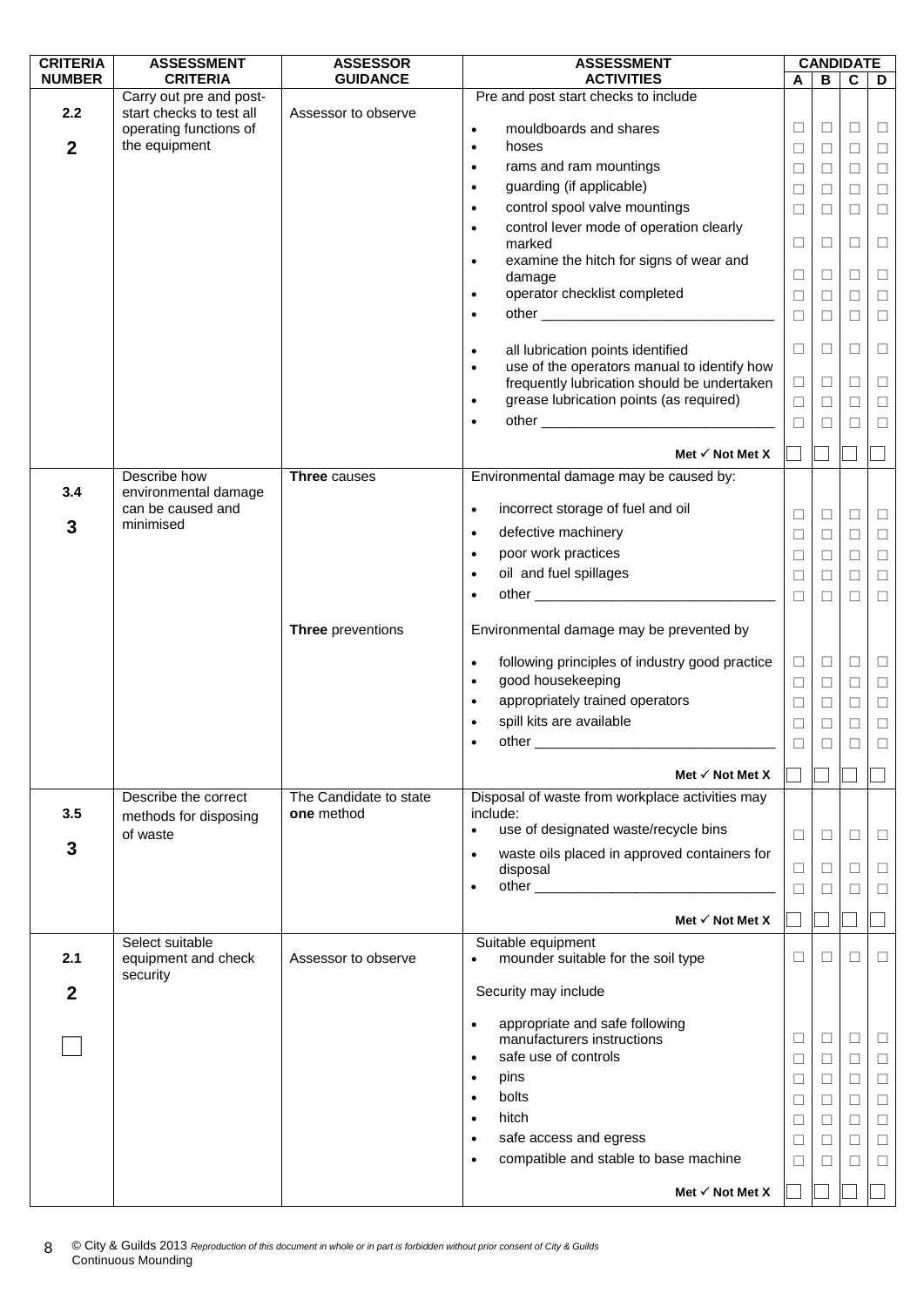| <b>CRITERIA</b>  | <b>ASSESSMENT</b>                                  | <b>ASSESSOR</b>                              | <b>ASSESSMENT</b>                                                                                |        |              | <b>CANDIDATE</b> |        |
|------------------|----------------------------------------------------|----------------------------------------------|--------------------------------------------------------------------------------------------------|--------|--------------|------------------|--------|
| <b>NUMBER</b>    | <b>CRITERIA</b>                                    | <b>GUIDANCE</b>                              | <b>ACTIVITIES</b>                                                                                | A      | $\, {\bf B}$ | $\mathbf c$      | D      |
| 4.1              | State safety precautions<br>which should be put in | <b>Four</b> precautions                      | adequate warning signs<br>$\bullet$                                                              | $\Box$ | $\Box$       | $\Box$           | $\Box$ |
|                  | place when working                                 |                                              | safe working distances<br>$\bullet$                                                              | □      | П            | П                | $\Box$ |
| 4                | alongside public rights                            |                                              | possible problems are identified when<br>$\bullet$                                               |        |              |                  |        |
|                  | of way                                             |                                              | working along side public rights of way<br>the right of way is maintained<br>$\bullet$           | □      | □            | □                | $\Box$ |
|                  |                                                    |                                              | ensure all footpaths are repaired and safe                                                       | □      | $\Box$       | П                | $\Box$ |
|                  |                                                    |                                              | $\bullet$<br>to be used before the signs are removed                                             |        |              |                  |        |
|                  |                                                    |                                              | and the site is left                                                                             | □      | □            | □                | $\Box$ |
|                  |                                                    |                                              | $\bullet$                                                                                        | □      | $\Box$       | □                | $\Box$ |
|                  |                                                    |                                              |                                                                                                  |        |              |                  |        |
|                  |                                                    |                                              | Met $\checkmark$ Not Met X                                                                       |        |              |                  |        |
| 4.2              | State types of land<br>which are considered to     | Three types of land                          | Types of land that could be considered may<br>include:                                           |        |              |                  |        |
|                  | be suitable sites for the                          |                                              | mineral soils and peats<br>$\bullet$                                                             | $\Box$ | $\Box$       | □                | $\Box$ |
| 4                | operation                                          |                                              | soil depth<br>$\bullet$                                                                          | □      | $\Box$       | □                | $\Box$ |
|                  |                                                    |                                              | natural drainage via slope or soil profile<br>$\bullet$                                          | □      | $\Box$       | □                | $\Box$ |
|                  |                                                    |                                              | land subject to high rainfall<br>$\bullet$                                                       | $\Box$ | $\Box$       | $\Box$           | $\Box$ |
|                  |                                                    |                                              | $\bullet$                                                                                        | □      | П            | П                | $\Box$ |
|                  |                                                    |                                              |                                                                                                  |        |              |                  |        |
|                  |                                                    |                                              | Met $\checkmark$ Not Met X                                                                       |        |              |                  |        |
|                  | State factors to consider                          | Seven factors                                | Factors to consider may include                                                                  |        |              |                  |        |
| 4.3              | when carrying out the                              |                                              | site planning and operational systems<br>$\bullet$                                               |        |              |                  |        |
|                  | operation                                          |                                              | appropriate to site conditions                                                                   | $\Box$ | □            | Ш                | $\Box$ |
| 4                |                                                    |                                              | desired planting position and environment<br>$\bullet$                                           | $\Box$ | $\Box$       | $\Box$           | $\Box$ |
|                  |                                                    |                                              | ploughing methods used to minimise soil<br>$\bullet$<br>erosion                                  | $\Box$ | $\Box$       | □                | $\Box$ |
|                  |                                                    |                                              | safe operation on steep slopes, turning<br>$\bullet$                                             |        |              |                  |        |
|                  |                                                    |                                              | stability and traction                                                                           | $\Box$ | □            | □                | $\Box$ |
|                  |                                                    |                                              | poor traction caused by varying soil and<br>$\bullet$                                            |        |              |                  |        |
|                  |                                                    |                                              | surface conditions                                                                               | $\Box$ | $\Box$       | □                | $\Box$ |
|                  |                                                    |                                              | poor traction caused by obstacles, tree<br>$\bullet$                                             | $\Box$ | □            | □                |        |
|                  |                                                    |                                              | stumps, boulders and other surface trash<br>wayleaves (electricity, telephone, gas)<br>$\bullet$ |        |              |                  | $\Box$ |
|                  |                                                    |                                              | profile                                                                                          | $\Box$ | $\Box$       | □                | $\Box$ |
|                  |                                                    |                                              | $\bullet$<br>volume                                                                              | $\Box$ | $\Box$       | $\Box$           | $\Box$ |
|                  |                                                    |                                              | $\bullet$                                                                                        | □      | $\Box$       | $\Box$           | $\Box$ |
|                  |                                                    |                                              | accuracy of spacing                                                                              | □      | $\Box$       | $\Box$           | $\Box$ |
|                  |                                                    |                                              | number per hectare                                                                               | $\Box$ |              |                  | $\Box$ |
|                  |                                                    |                                              | $\bullet$                                                                                        | □      | ⊔            |                  | П      |
|                  |                                                    |                                              | Met $\checkmark$ Not Met X                                                                       |        |              |                  |        |
|                  | Manoeuvre the machine                              | Assessor to observe the                      | Start engine                                                                                     |        |              |                  |        |
| 2.4              | on site in a safe and                              | candidate carrying out                       | isolator switch engaged<br>$\bullet$                                                             | □      | ⊔            | $\mathbf{I}$     | ⊔      |
|                  | effective way                                      | correct starting techniques                  | parking brake applied<br>$\bullet$                                                               | $\Box$ | $\Box$       | □                | $\Box$ |
| $\boldsymbol{2}$ |                                                    | in accordance to<br>manufacturers            | gears in neutral<br>$\bullet$                                                                    | □      | □            | □                | $\Box$ |
|                  |                                                    | recommendations                              | clutch pedal depressed (if applicable)<br>$\bullet$                                              | $\Box$ | $\Box$       | □                | $\Box$ |
|                  |                                                    |                                              | PTO disengaged (if applicable)<br>$\bullet$                                                      | □      | $\Box$       | □                | $\Box$ |
|                  |                                                    |                                              | hydraulic services in neutral (if applicable)<br>$\bullet$                                       | □      | □            | $\mathbf{L}$     | $\Box$ |
|                  |                                                    |                                              | start<br>$\bullet$                                                                               | $\Box$ | $\Box$       | П                | $\Box$ |
|                  |                                                    |                                              |                                                                                                  |        |              |                  |        |
|                  |                                                    | Assessor to observe the                      | Candidate to drive machine                                                                       |        |              |                  |        |
|                  |                                                    | candidate drive the                          | safe access<br>$\bullet$                                                                         | □      | $\Box$       | ⊔                | ⊔      |
|                  |                                                    | machine turning left and                     | start in accordance with manufacturers<br>$\bullet$<br>recommendations                           | □      | □            | ⊔                | ⊔      |
|                  |                                                    | right, reverse, park, switch<br>off and exit | appropriate gear selection<br>$\bullet$                                                          | □      | $\Box$       | □                | $\Box$ |
|                  |                                                    |                                              | smoothness of take off<br>$\bullet$                                                              | □      | □            | П                | $\Box$ |
|                  |                                                    |                                              | drive in a straight line<br>$\bullet$                                                            | $\Box$ | $\Box$       | □                |        |
|                  |                                                    |                                              | left and right turn<br>$\bullet$                                                                 |        | $\Box$       |                  | $\Box$ |
|                  |                                                    | Assessor to observe and                      | reverse (if applicable)                                                                          | □      |              | П                | $\Box$ |
|                  |                                                    | agree                                        | $\bullet$                                                                                        | ⊔      | $\Box$       | □                | $\Box$ |
|                  |                                                    |                                              | appropriate speed for conditions<br>$\bullet$                                                    | □      | $\Box$       | □                | $\Box$ |
|                  |                                                    |                                              | appropriate use of brakes<br>$\bullet$                                                           | □      | $\Box$       | П                | $\Box$ |
|                  |                                                    |                                              | safe position on site chosen<br>$\bullet$                                                        | □      | $\Box$       | □                | $\Box$ |
|                  |                                                    |                                              | controls and attachments in neutral and<br>$\bullet$<br>lowered to the ground                    | □      |              |                  |        |
|                  |                                                    |                                              |                                                                                                  |        |              |                  |        |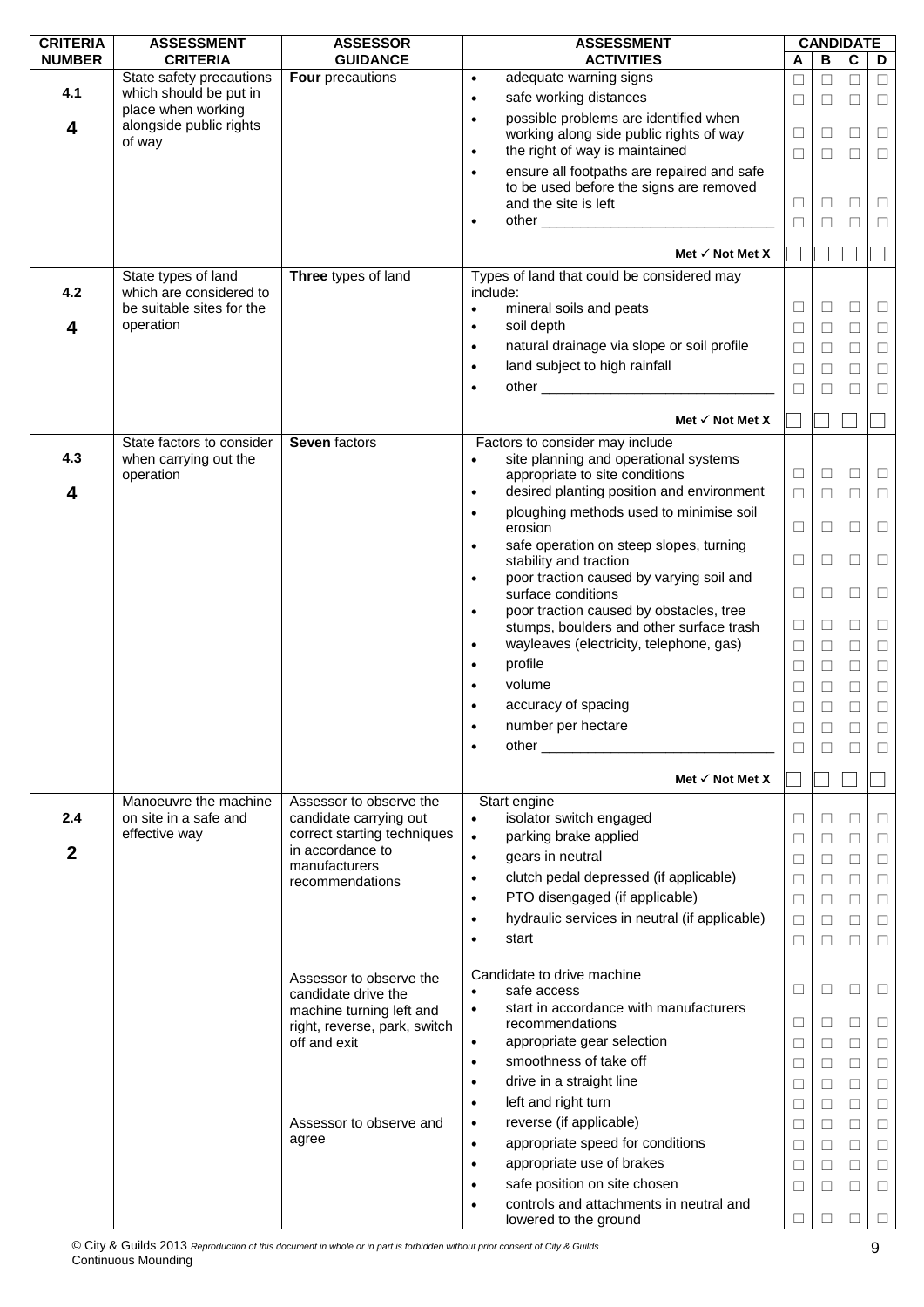| <b>CRITERIA</b> | <b>ASSESSMENT</b>                           | <b>ASSESSOR</b>                                | <b>ASSESSMENT</b>                                                                               |                |                   | <b>CANDIDATE</b> |        |
|-----------------|---------------------------------------------|------------------------------------------------|-------------------------------------------------------------------------------------------------|----------------|-------------------|------------------|--------|
| <b>NUMBER</b>   | <b>CRITERIA</b>                             | <b>GUIDANCE</b>                                | <b>ACTIVITIES</b>                                                                               | A              | В                 | $\mathbf c$      | D      |
|                 |                                             |                                                | parking brake applied and effective<br>$\bullet$                                                | □              | □                 | $\Box$           | $\Box$ |
| 2.4 cont        |                                             |                                                | safe egress<br>$\bullet$                                                                        | $\blacksquare$ | П                 | П                | $\Box$ |
|                 |                                             |                                                | Parking machine may include<br>safe position on site chosen<br>$\bullet$                        | □              | □                 | $\Box$           | □      |
|                 |                                             |                                                | controls and attachments in neutral and<br>$\bullet$                                            |                |                   |                  |        |
|                 |                                             |                                                | lowered to the ground                                                                           | □              | $\Box$            | □                | $\Box$ |
|                 |                                             |                                                | parking brake applied (if applicable)<br>$\bullet$                                              | □              | П                 | П                | $\Box$ |
|                 |                                             |                                                | engine off<br>$\bullet$                                                                         | $\Box$         | □                 | $\Box$           | $\Box$ |
|                 |                                             |                                                | key removed<br>$\bullet$                                                                        | $\Box$         | □                 | П                | $\Box$ |
|                 |                                             |                                                | correct dismounting<br>$\bullet$                                                                | □              | $\mathbf{L}$      | П                | $\Box$ |
|                 |                                             |                                                | access and egress<br>$\bullet$                                                                  | □              | □                 | П                | $\Box$ |
|                 |                                             |                                                | Met $\checkmark$ Not Met X                                                                      |                |                   |                  |        |
|                 | Carry out the operation                     | Assessor to observe                            | inspect site for hazards: power cables,<br>$\bullet$                                            |                |                   |                  |        |
| 2.3             | in accordance with the                      |                                                | drainage outfalls, soft banks etc                                                               | □              | $\vert \ \ \vert$ | $\blacksquare$   | □      |
|                 | job specification                           | An area to mound is<br>agreed between assessor | efficient smooth operation of machine<br>$\bullet$                                              | $\Box$         | $\Box$            | □                | $\Box$ |
| $\mathbf 2$     |                                             | and candidate                                  | safe procedures are observed for moving<br>$\bullet$                                            | □              | $\Box$            | □                | $\Box$ |
|                 |                                             |                                                | the machine during work<br>set inter row and between row spacing<br>$\bullet$                   |                |                   |                  |        |
|                 |                                             |                                                | according to site specification                                                                 | □              | ⊔                 | □                | $\Box$ |
|                 |                                             |                                                | suitable profile and volume of mound<br>$\bullet$                                               | $\Box$         | П                 | П                | $\Box$ |
|                 |                                             |                                                | rate of work suited to site conditions and<br>$\bullet$                                         |                |                   |                  |        |
|                 |                                             |                                                | machine capabilities                                                                            | ⊔              | $\Box$            | $\Box$           | Ш      |
|                 |                                             |                                                | Met $\checkmark$ Not Met X                                                                      |                |                   |                  |        |
|                 | State factors to consider                   | State two advantages of                        | Machine is cleaned to:                                                                          |                |                   |                  |        |
| 4.4             | when cleaning,                              | regularly cleaning the<br>machine              | prevent corrosion<br>$\bullet$                                                                  | □              | ⊔                 | ⊔                | $\Box$ |
| 4               | servicing and storing<br>the machine        |                                                | facilitate maintenance & adjustments<br>$\bullet$                                               | $\Box$         | ⊔                 | □                | □      |
|                 |                                             |                                                | prevent hazardous operating conditions<br>$\bullet$<br>(e.g. fire)                              | $\Box$         | □                 | $\Box$           | $\Box$ |
|                 |                                             |                                                | prevent soiling of roads<br>$\bullet$                                                           | $\Box$         | □                 | □                | $\Box$ |
|                 |                                             |                                                | prevention of cross contamination / bio<br>$\bullet$                                            |                |                   |                  |        |
|                 |                                             |                                                | security                                                                                        |                |                   |                  |        |
|                 |                                             |                                                |                                                                                                 | □              | ⊔                 | □                | □      |
|                 |                                             | State three factors to                         | identify PPE to be used<br>$\bullet$                                                            | Ш              | $\Box$            | $\Box$           | $\Box$ |
|                 |                                             | consider for cleaning the                      | remove any unwanted residues safely<br>$\bullet$                                                |                |                   |                  |        |
|                 |                                             | machine                                        | using appropriate method:                                                                       |                |                   |                  |        |
|                 |                                             |                                                | blower                                                                                          | □              | □                 | □                | $\Box$ |
|                 |                                             |                                                | compressed air                                                                                  | $\Box$         | $\Box$            | $\Box$           | $\Box$ |
|                 |                                             |                                                | water                                                                                           | $\Box$         | $\Box$            | $\Box$           | $\Box$ |
|                 |                                             |                                                | brush                                                                                           | □              | $\Box$            | $\Box$           | $\Box$ |
|                 |                                             |                                                | dispose of waste material according to<br>$\bullet$                                             |                |                   |                  |        |
|                 |                                             |                                                | company policy and legislation                                                                  | Ш              | ⊔                 | П                | □      |
|                 |                                             | State two reasons for                          | machine inspected to establish any wear,<br>$\bullet$                                           |                |                   |                  |        |
|                 |                                             | inspecting the machine                         | damaged and/or missing components                                                               |                |                   |                  |        |
|                 |                                             | after use                                      | through use                                                                                     | $\Box$         | ⊔                 | Ш                | ⊔      |
|                 |                                             |                                                | ensures any defects can be rectified before<br>$\bullet$                                        |                |                   |                  |        |
|                 |                                             |                                                | it is next used<br>other operators / supervisor etc. can be<br>$\bullet$                        | ⊔              | ⊔                 | ⊔                | Ш      |
|                 |                                             |                                                | informed through a reporting procedure                                                          |                |                   |                  |        |
|                 |                                             |                                                | that defects are present                                                                        | ⊔              | ⊔                 | □                | ⊔      |
|                 |                                             |                                                |                                                                                                 |                |                   |                  |        |
|                 |                                             |                                                | Met $\checkmark$ Not Met X                                                                      |                |                   |                  |        |
| 1.3             | Work in a way which<br>maintains health and | Assessor to observe                            | All activities must be completed in a way<br>$\bullet$<br>which protects the operator and those |                |                   |                  |        |
|                 | safety and is consistent                    |                                                | around them.                                                                                    |                |                   |                  |        |
| 1               | with relevant legislation                   |                                                | Met $\checkmark$ Not Met X                                                                      |                |                   |                  |        |
|                 | and industry good                           |                                                |                                                                                                 |                |                   |                  |        |
|                 | practice                                    |                                                |                                                                                                 |                |                   |                  |        |
| 1.4             | Carry out work to<br>minimise environmental | Assessor to observe                            | It is ensured that any possible<br>$\bullet$<br>environmental damage is minimised at all        |                |                   |                  |        |
|                 | damage                                      |                                                | times during on site operations                                                                 |                |                   |                  |        |
| 1               |                                             |                                                | Met √ Not Met X                                                                                 |                |                   |                  |        |